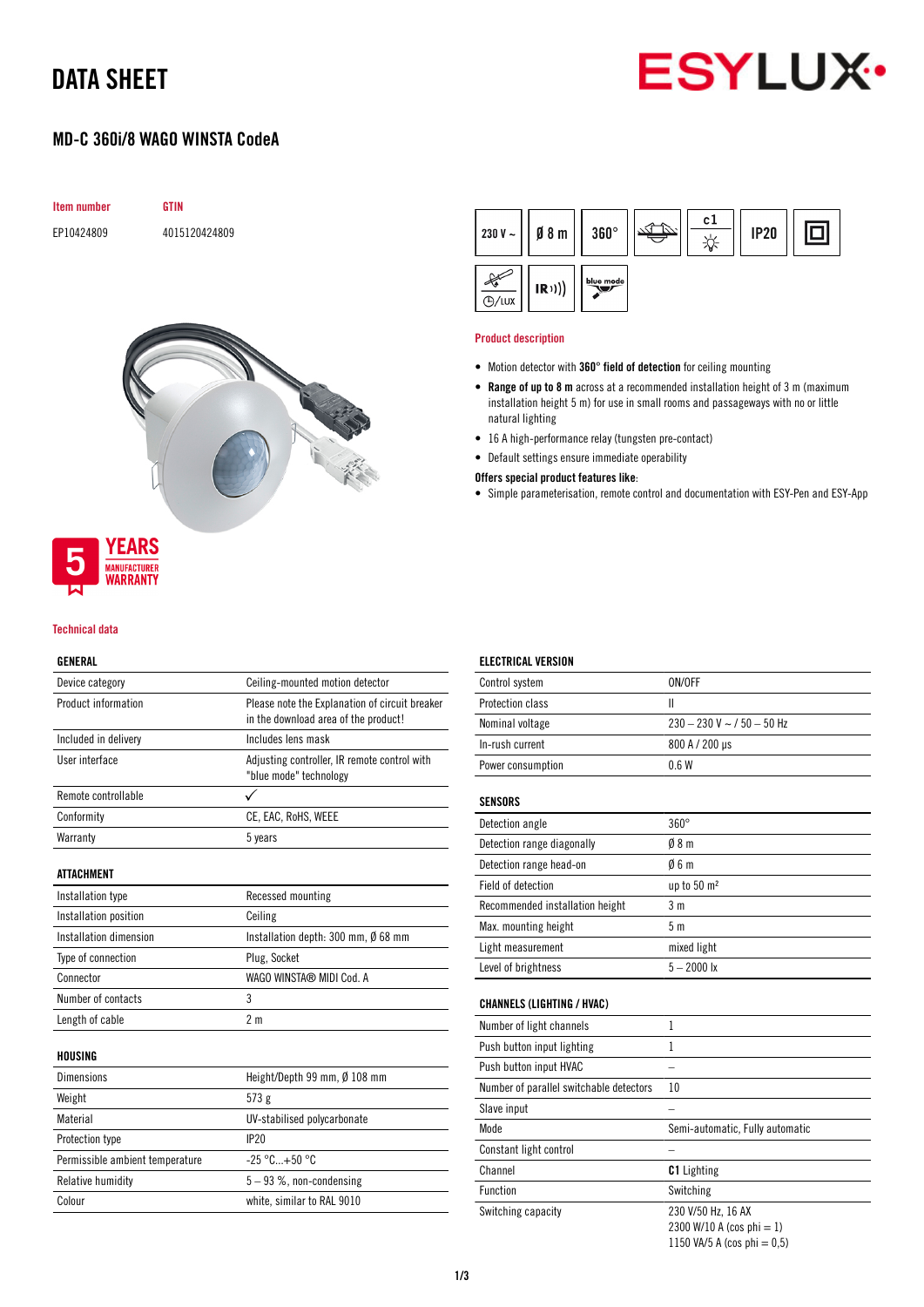# DATA SHEET



 $\emptyset$  108 mm

 $063$  mm

 $\sqrt{\frac{1}{6}}$ 



Frontal (B) Ø 6 m

| Item number                       | <b>GTIN</b>                    |                             |                                                                                                                                           |                                                                                            |                                  |                 |
|-----------------------------------|--------------------------------|-----------------------------|-------------------------------------------------------------------------------------------------------------------------------------------|--------------------------------------------------------------------------------------------|----------------------------------|-----------------|
| EP10424809                        | 4015120424809                  |                             |                                                                                                                                           |                                                                                            |                                  |                 |
|                                   |                                | 600 W LED                   |                                                                                                                                           | Impulse mode                                                                               | ✓                                |                 |
| Switch contact                    |                                | make contact / non-floating |                                                                                                                                           | Switch-off delay time                                                                      | 60 s30 min (adjustable in steps) |                 |
| Push button input                 |                                | ✓                           |                                                                                                                                           |                                                                                            |                                  |                 |
| <b>Factory settings</b>           |                                |                             |                                                                                                                                           |                                                                                            |                                  |                 |
| <b>GENERAL</b>                    |                                |                             |                                                                                                                                           | Operating mode                                                                             | fully automatic                  |                 |
| Sensitivity                       |                                | 100 %                       |                                                                                                                                           | Level of brightness/switching threshold                                                    | 100 lx                           |                 |
|                                   |                                |                             |                                                                                                                                           | Switch-off delay time                                                                      | $5 \text{ min}$                  |                 |
| <b>CHANNELS (LIGHTING / HVAC)</b> |                                |                             |                                                                                                                                           |                                                                                            |                                  |                 |
| Channel                           |                                | <b>C1</b> Lighting          |                                                                                                                                           |                                                                                            |                                  |                 |
| <b>Accessories</b>                |                                |                             |                                                                                                                                           |                                                                                            |                                  |                 |
| <b>Product designation</b>        |                                | Item number                 | <b>Product description</b>                                                                                                                |                                                                                            |                                  | <b>GTIN</b>     |
| Cover                             |                                |                             |                                                                                                                                           |                                                                                            |                                  |                 |
| <b>COMPACT COVER SET 8 SR</b>     |                                | EP10425936                  | Cover set for COMPACT series, 8 m, consists of cover and design ring, stainless steel appearance,<br>similar to RAL 9006                  |                                                                                            |                                  | 4015120425936   |
| <b>COMPACT COVER SET 8 BK</b>     |                                | EP00007521                  |                                                                                                                                           | Cover set for COMPACT series, 8 m, consists of cover and design ring, black                |                                  |                 |
| Protection                        |                                |                             |                                                                                                                                           |                                                                                            |                                  |                 |
| BASKET GUARD ROUND SMALL          |                                | EM10425615                  | Basket guard for presence and motion detectors and smoke detectors, Ø 165 mm, height 70 mm                                                |                                                                                            |                                  | 4015120425615   |
| BASKET GUARD ROUND LARGE          |                                | EM10425608                  |                                                                                                                                           | Basket guard for presence and motion detectors and smoke detectors, Ø 180 mm, height 90 mm |                                  | 4015120425608   |
| <b>Remote control</b>             |                                |                             |                                                                                                                                           |                                                                                            |                                  |                 |
| ESY-Pen                           |                                | EP10425356                  | ESY-Pen and ESY-App, two tools for every task: (1) Parameterisation, (2) remote control, (3) light<br>measurement, (4) project management |                                                                                            |                                  | 4015120425356   |
| REMOTE CONTROL MDi/PDi            |                                | EM10425509                  | IR remote control for presence detectors and motion detectors                                                                             |                                                                                            |                                  | 4015120425509   |
| <b>Dimension drawing</b>          |                                |                             |                                                                                                                                           | <b>Field of detections</b>                                                                 | <b>Detection range</b>           |                 |
|                                   | Plug black 旨<br>Socket white 目 |                             |                                                                                                                                           |                                                                                            | $\Box$ Diagonally (A)            | 08 <sub>m</sub> |

 $B<sub>1</sub>$  $360^\circ$